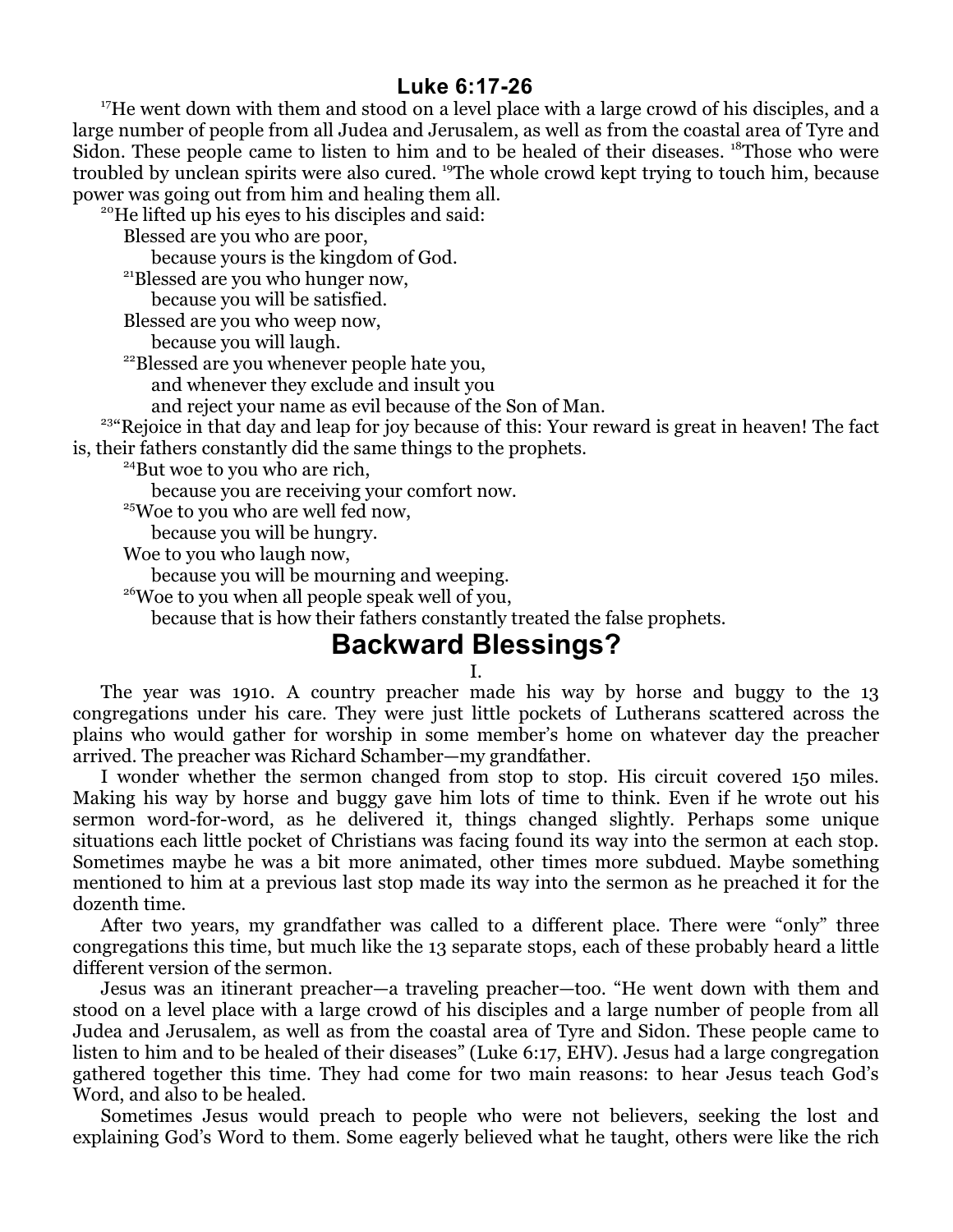young man who went away sad when Jesus explained to him that his possessions were his gods.

At this particular stop, those gathered around for this worship service and Bible study were already disciples—followers of Jesus. It wasn't just the 12, there was a large crowd of his disciples.

"Those who were troubled by unclean spirits were also cured. <sup>19</sup>The whole crowd kept trying to touch him, because power was going out from him and healing them all" (Luke 6:18-19, EHV). This group of disciples knew that the power which healed them came from Jesus. Sometimes Jesus healed with a word, sometimes with a touch. Here, many touched *him* and were healed. They knew that it was God's power that was healing them.

II.

The traveling preacher was ready to begin the preaching and teaching that day. Like many traveling preachers, it's not hard to believe that he would touch on many of the same things in his sermon, even if a few of the details changed. Every believer needs to hear the same things. There are two sermons of Jesus in the Bible that seem very similar, but by the definition of their locations they were probably given at different times. The Sermon on the Mount is spoken about in Matthew 5. There you will find the so-called Beatitudes—the "blesseds." Jesus also preached the Sermon on the Plain, which we are talking about here. The Sermon on the Plain has some of the same "blesseds," but not all of them. It also includes some "woes."

"He lifted up his eyes to his disciples and said..." (Luke 6:20, EHV). In both his sermons on the Mount and on the Plain Jesus was speaking to disciples—people who were already his followers.

III.

Are you a follower of Jesus? Do his words speaking about blessings sound a little backwards to you? "Blessed are you who are poor... <sup>21</sup>Blessed are you who hunger now... Blessed are you who weep now... <sup>22</sup>Blessed are you whenever people hate you, and whenever they exclude and insult you and reject your name as evil" (Luke 6:20-22, EHV).

Jesus follows up the "blesseds" with some "woes." "Woe" indicates sorrow or distress or trouble. A person will be in trouble if they do a specified thing. The "woes" that correspond to each blessed sound strange to our ears, too. "But woe to you who are rich... <sup>25</sup>Woe to you who are well fed now... Woe to you who laugh now... <sup>26</sup>Woe to you when all people speak well of you" (Luke 6:24-26, EHV).

Jesus' attention-grabbing sermon here on the plains was different in another way, too. Most preachers don't like to have you walk out after the sermon with the last thing you heard being the hammer of God's Law. Jesus starts with the "blesseds" which contain some odd-sounding gospel promises, but ends with the "woes" which seem like equally odd-sounding law. The "woes" are spoken as warnings to those whose faith is weak or wavering. Some might even have been falsifying faith just for show—just to try to be part of what they thought might be a potential incrowd.

"Blessed are you who are poor, because yours is the kingdom of God. <sup>24</sup>But woe to you who are rich, because you are receiving your comfort now" (Luke 6:20, 24, EHV). Jesus' contrast of poor and rich brings to mind the Pharisee and tax collector praying in the temple. The Pharisee thought he was rich toward God; he pointed to all his accomplishments as a follower of God; he thought he was well-positioned to be highly thought of by God because of his good deeds. The tax collector, on the other hand, was humble. He approached God hat in hand, as someone who knew he did not deserve to stand in God's presence, or even look up to heaven.

In Jesus' "blesseds" and "woes," the poor are believers who realize they have no riches to bring before God; their actions are worthless if they try to use them to earn God's favor. The rich look at their own words and actions and think they are "rich" before God. The rich are sadly mistaken. The poor are actually rich. They already have as their inheritance the kingdom of God.

"Blessed are you who hunger now, because you will be satisfied... <sup>25</sup>Woe to you who are well fed now, because you will be hungry" (Luke 6:21, 25, EHV). I have known some Christians who believe they are in the well fed category. They believe they have learned everything there is to know about God. They are satisfied with their knowledge of God's Word. They stop faithfully